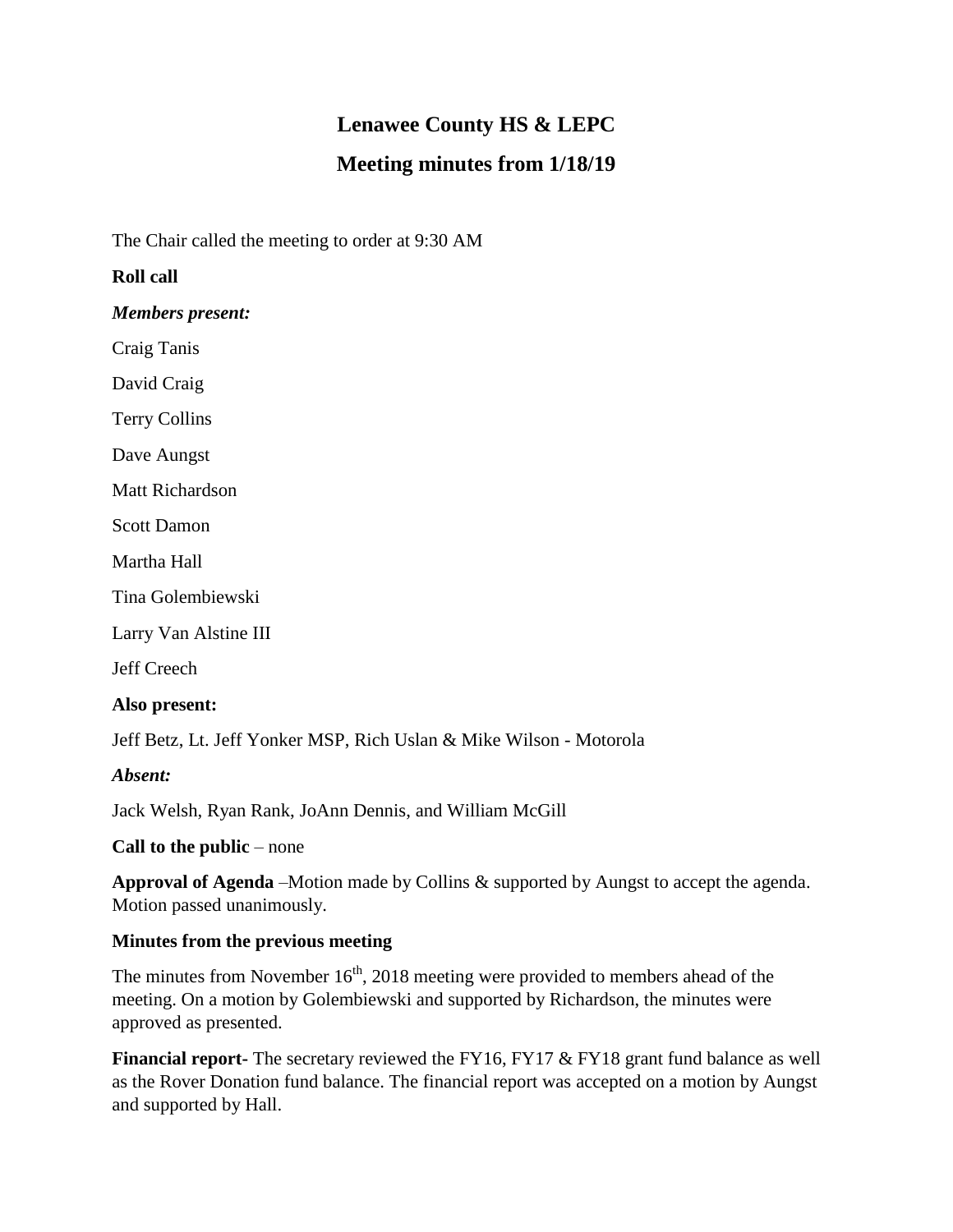**Emergency Manager's report** – Written report submitted provided highlights of Emergency Manager's activities from November 2018 through December 2018.

**E-911 updates** -Lt. Aungst provided the committee a written report and gave an update on the 800 MHz radio project and introduced guests from Motorola – Rich Uslan and Mike Wilson.

**Health sub-committee-** Martha Hall highlighted some of the activities from the written report submitted prior to the meeting.

**Drone Sub-committee** – Tanis updated the committee on presentation scheduled with the Chemical Consortium on Feb.  $20^{\text{th}}$ .

## **Old Business**

- EOC Equipment Request
	- o Decrease FY16 SHSP portion of the EOC project by \$656.18 to \$1,316.07 Motion by Richardson & support by Collins. Motion passed unanimously.
	- o Increase FY17 SHSP portion of the EOC project by  $$656.18$  to  $$5,858.41$  Motion by Richardson & support by Collins. Motion passed unanimously.
	- o The reason for the changes in the above funding was due to there being \$656.18 less than anticipated in the FY16 SHSP funds due to expenditures from the 2017 Great Lakes Homeland Security Conference.
- FY18 HSGP Funding approved at the R1HSPB meeting as reflected in the Financial Report.

## **New Business**

- Due to the retirement of Sheriff Welsh, a motion was made by Damon to recommend to the Board of Commissioner's to replace Welsh on the LEPC with Undersheriff Bevier. Motion was supported by Creech and passed unanimously.
- Tanis presented a grant request to renew RAVE Alerts for 1 year for \$11,000, with \$5,500 coming from FY17 LETPA and \$5,500 coming from FY18 SHSP. Motion to approve made by Collins and supported by Hall. Motion passed unanimously.
- Tanis presented a grant request from FY17 SHSP funds to purchase approximately 24 new batteries for the Emergency Management UHF radios for a cost not to exceed \$600. Motion to accept by Damon and supported by Golembiewski. After some discussion, motion passed unanimously.
- Other new business. Tanis updated the committee on the following:
	- o 2 Federally Funded Classes from Univ. of Southern Miss & NCS4
		- AWR-167 Sport Event Risk Management April 9<sup>th</sup> & 10<sup>th</sup> at Adrian College Caine Student Center – Hickman Boardroom
		- MGT-412 Sport Venue Evacuation & Protective Actions May  $15^{th}$  & 16<sup>th</sup> at Siena Heights Dominican Hall 1<sup>st</sup> Floor Conference Room
	- $\circ$  MI-CIMS Training for all EOC Personnel March 13<sup>th</sup> from 8-12 or 1-5 at EOC
	- $\circ$  NWS Skywarn Weather Spotter Training April 11<sup>th</sup> from 7-8:30 at Siena Heights University Dominican Hall – Reukert Auditorium